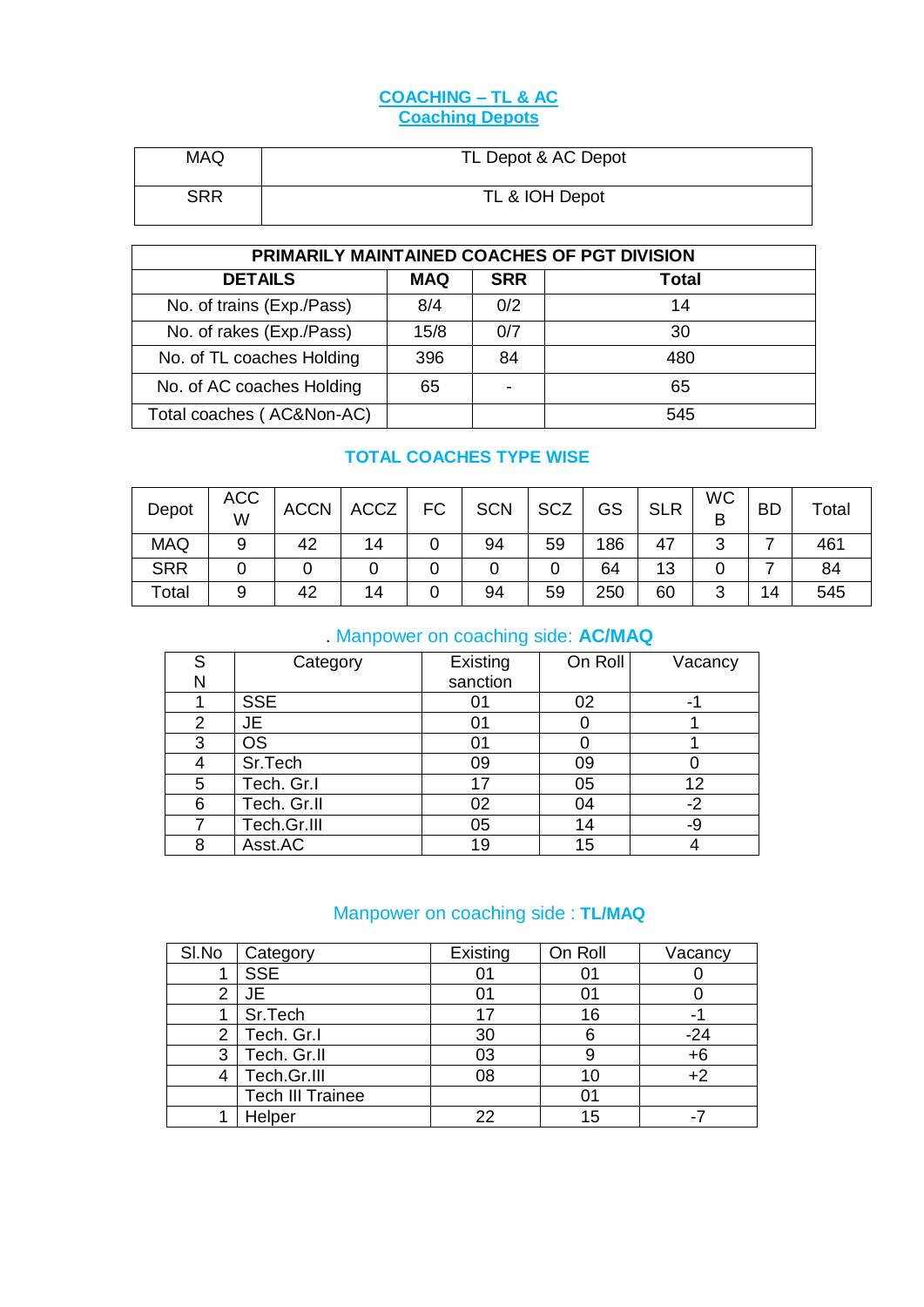| S.<br><b>No</b> | <b>DEPOT</b>                                                                                    | <b>TRAIN NO</b>                                                                                                   | <b>TRAIN NAME</b>                                                           | <b>FREQUENCY</b><br><b>OF</b><br><b>MAINTENANCE</b> | No. OF<br><b>RAKES</b> | Coach/<br>Rake<br>(TL+AC) |             | <b>TOTAL</b><br><b>COACH</b><br><b>ES</b> |
|-----------------|-------------------------------------------------------------------------------------------------|-------------------------------------------------------------------------------------------------------------------|-----------------------------------------------------------------------------|-----------------------------------------------------|------------------------|---------------------------|-------------|-------------------------------------------|
|                 |                                                                                                 |                                                                                                                   | MAQ-TVC- MAQ (Maveli)                                                       |                                                     |                        |                           | <b>AC</b>   | <b>TL</b>                                 |
| 1               |                                                                                                 | 16603/16604<br>/ 12602/22637                                                                                      | MAQ-MAS (Mail)&<br>MAS-MAQ<br>(west coast Exp)                              | <b>DAILY</b><br>$(06-14$ hrs)                       | $\overline{4}$         | $16 + 6$                  | 24          | 64                                        |
| $\overline{2}$  |                                                                                                 | 22638/12601/<br>16630/16629                                                                                       | MAQ-MAS<br>(west coast Exp)<br>MAS-MAQ (Mail),<br>TVC-MAQ-TVC (Malabar)     | <b>DAILY</b><br>$(13-21)$ hrs)                      | $\overline{4}$         | $16 + 6$                  | 24          | 64                                        |
|                 |                                                                                                 | 16649/16650                                                                                                       | (MAQ-NCJ-MAQ)<br>Parasuram exp                                              | $(21-05)$ hrs)<br>(Tue, Wed, Fri, S<br>at)          | $\overline{2}$         | $18 + 3$                  | 6           | 36                                        |
| 3               |                                                                                                 | 16605/06/<br>22610/22609                                                                                          | (MAQ-NCJ-MAQ) Ernad<br>Exp.<br>(MAQ-CBE-MAQ)<br>Intercity                   | <b>DAILY</b><br>$(14-22$ hrs)<br>(Sat 22-06hrs)     | $\overline{4}$         | $15 + 2$                  | 8           | 60                                        |
| 4               |                                                                                                 | 16687/16688                                                                                                       | (MAQ-JAT-MAQ)<br>Navyug Exp                                                 | <b>WEEKLY</b><br>Mon<br>$(06-14$ hrs)               | 1                      | $10 + 3$                  | 3           | 10                                        |
| 5               | <b>MAQ</b>                                                                                      | <b>MAQ</b><br>Link No.-I<br>56654/56657/56652/5<br>6664/56663/56653/56<br>659/56661/56656/566<br>50/ 56651/56655. | (MAQ-CLT-CAN-CLT-<br>TCR-CLT-CAN-CHV-<br>MAQ-CAN-CBE-CAN-<br>MAQ) Passenger | <b>DAILY</b><br>$(09-13$ hrs)<br>$(14-18)$ hrs)     | 6                      | $16 + 0$                  | $\Omega$    | 96                                        |
| 6               |                                                                                                 | MAQ<br>Link No.-II<br>56643<br>/56642/56647/56646<br>/56645/56644                                                 | MAQ-KBPR-MAQ-SBHR-<br>MAQ-KBPR-MAQ<br>Passenger                             | Sat, Tue<br>$(22-06)$ hrs)                          | 1                      | $5 + 0$                   | $\Omega$    | 5                                         |
| $\overline{7}$  |                                                                                                 | <b>MAQ</b><br>Link No.-III<br>56640/56641                                                                         | MAQ -MAO(Verna)-MAQ<br>Passenger                                            | Mon, Thu<br>(22-06 hrs)                             | 1                      | $16 + 0$                  | $\mathbf 0$ | 16                                        |
| 8               | SRR - Link No. I<br>56621/56612/<br>56613/56616/56617/<br>56610/56611/<br>56614<br>56619/56620/ |                                                                                                                   | SRR-NIL- SRR -NIL-PGT-<br><b>NIL-SRR Passenger</b>                          | <b>DAILY</b>                                        | 3                      | $12 + 0$                  | $\Omega$    | 36                                        |
| 1               | <b>SRR</b>                                                                                      | SRR-Link No. II<br>56601/56600/56604/<br>56605/56603/56602                                                        | SRR-CLT-SRR-CBE-<br><b>TCR-CAN-SRR</b><br>Passenger                         | <b>DAILY</b>                                        | $\overline{4}$         | $12 + 0$                  | 0           | 36                                        |
|                 |                                                                                                 |                                                                                                                   | <b>TOTAL</b>                                                                |                                                     | 30                     |                           | 44          | 424                                       |

### **PRIMARY TRAINS OF PGT DIVISION**

Out of 65 AC coaches: 44 are in service, 21 coaches as spare - ( POH, IOH, Spare)

Out of 480 TL coaches: 424 in service, WCB-3 nos, BD-14 nos, 27 nos as spare- ( POH, IOH, Spare)